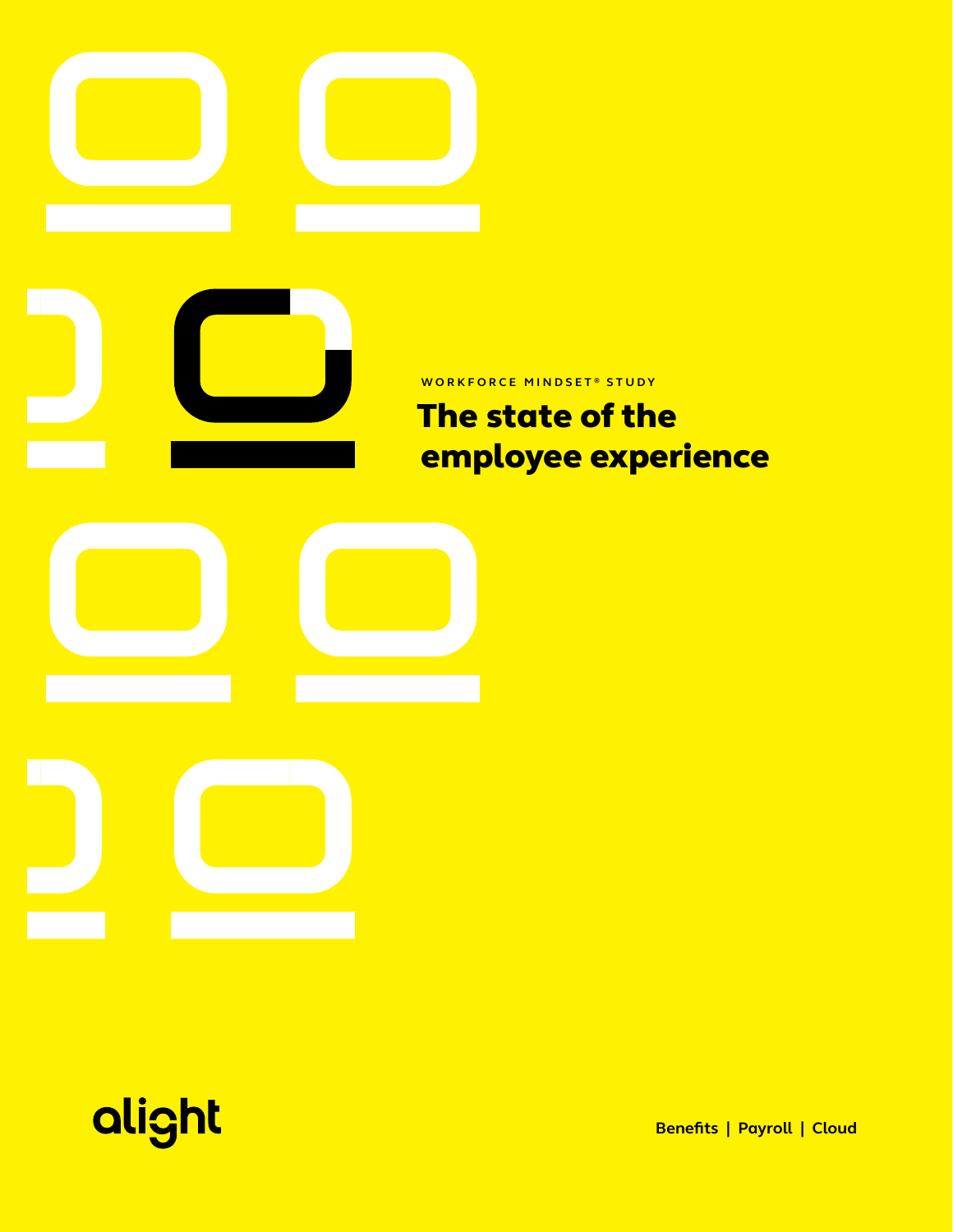### Alight's mindset research

Alight Solutions is pleased to offer a suite of "mindset" research. Our research provides a comprehensive view of what employees are thinking to help our clients understand how to optimize the employee experience and employee wellbeing to drive engagement, productivity and performance. For more information, please visit **alight.com**.

The fifth annual *Workforce Mindset® Study* described in this report is part of this mindset series, along with Alight's *Employee Wellbeing Mindset Study* which provides insight into what employers can do to improve employee wellbeing, drive greater engagement in benefits and wellbeing programs and facilitate smarter planning and actions.

#### About Alight Solutions

Alight Solutions is a leading provider of integrated benefits, payroll and cloud solutions. With more than 15,000 professionals across 29 countries, Alight provides leading-edge benefits administration and ERP technology and services to more than 3,250 clients including 50% of the Fortune 500. Alight's combination of datadriven insights and technology expertise creates unique value for clients. Alight is a six-time member of IAOP's Global Outsourcing 100. Learn how Alight drives better business outcomes and employee wellbeing for organizations of all sizes at **alight.com**.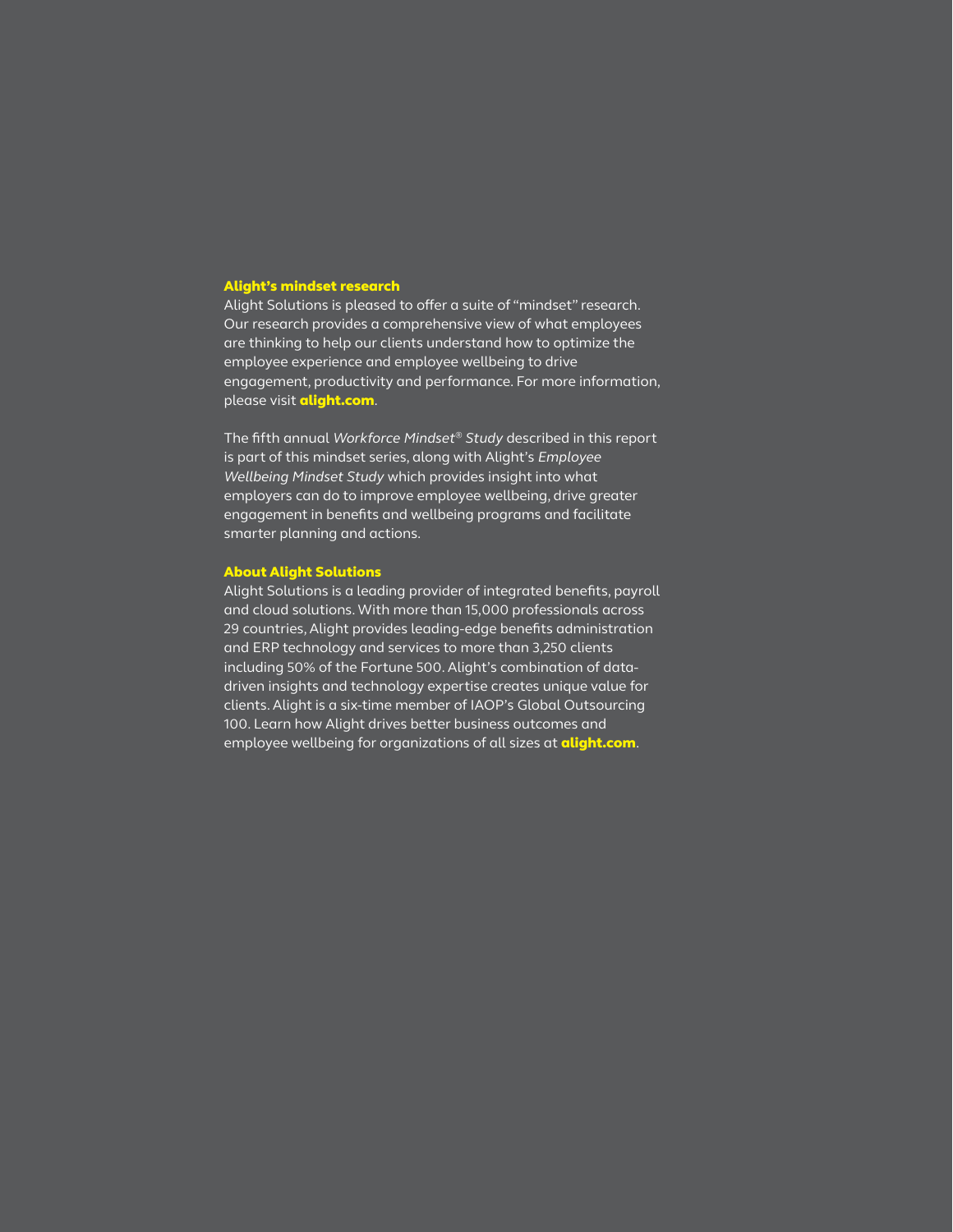### An authentic and compelling employee experience

What employees need, want and expect in the workplace is evolving. The future of work will shift as human workers interact with digital workers and job tasks take new forms to best leverage technology. Our research shows that while some things have remained consistent year over year, others are now coming to the forefront. As an employer, you have opportunities to differentiate yourself and produce even higher levels of performance and engagement by creating an authentic and compelling employee experience for your people.

- Understand what American workers have to say about their jobs, total rewards and workplace dynamics.
- Explore interesting trends in what people want from their culture and employee experience.
- Consider ways you can take your employee experience to the next level for greater engagement, productivity and performance.

We heard from 2,503 employees in November 2019 representing the U.S. workforce\* . In this report, we'll break down the data, look at what's trending and explore ways to make your organization more successful today and effectively adapt in the future.

\* See page 20 for details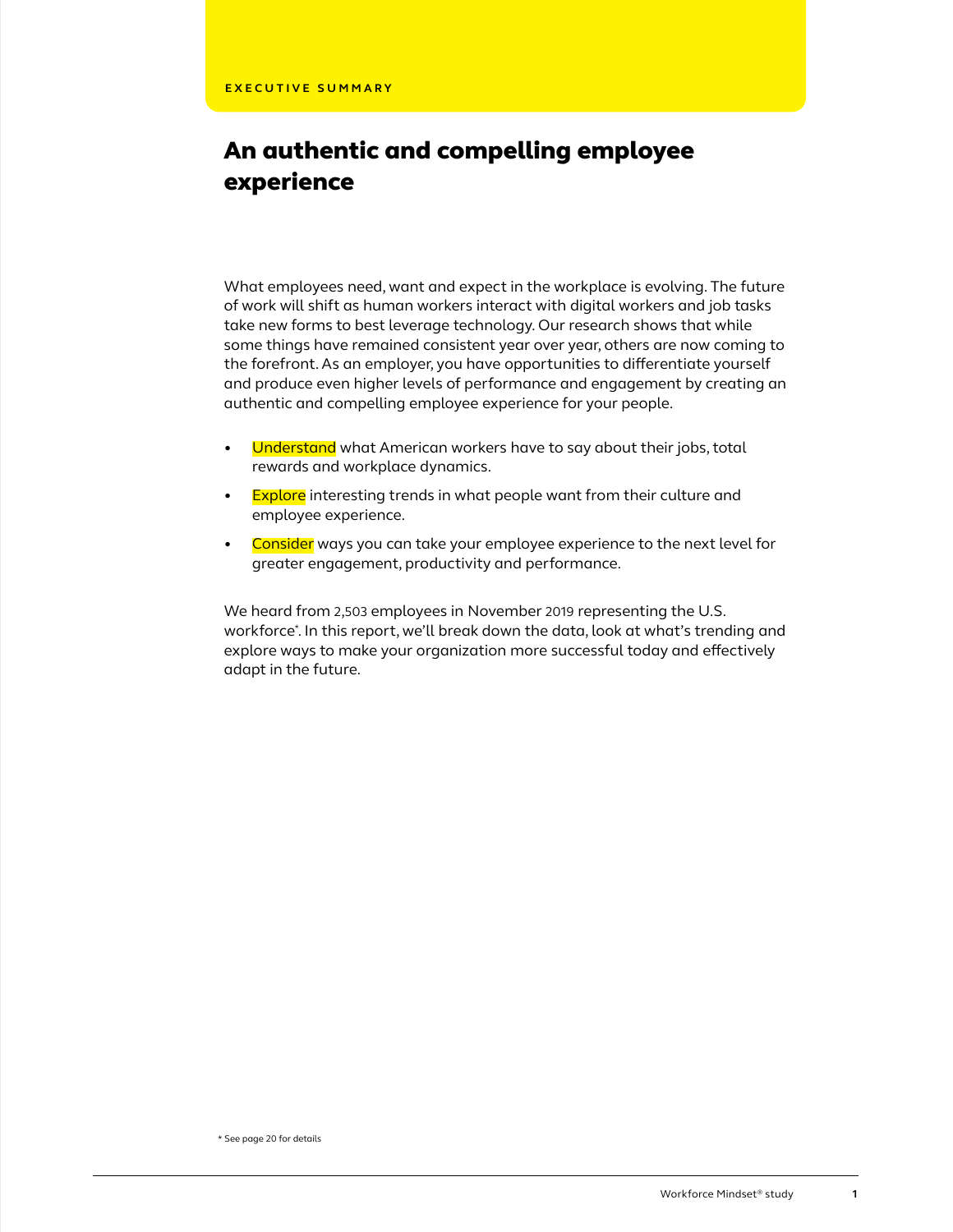### What we need, want and expect

The employee experience is defined as the day-to-day interactions that enable employees to contribute their value fully and efficiently, express their authentic selves at work and collaborate with people they respect and enjoy while connecting to a meaningful brand and inspiring purpose.

Perceptions of the overall employee experience are rising and when the overall employee experience improves, so do productivity and engagement—in fact employees having a great EX are 2X more likely to say they are fully productive than those having a bad or awful one (96% vs. 53%). At 28%, those having a great experience is up 5 points from 23% in 2018\* .



**Those enjoying a truly great overall employee experience is rising.** 

Further evidence that the overall employee experience may be improving is the rise in likelihood to recommend, which has risen to over half (57%) of the population. Many organizations use an eNPS score as an overall metric, and results show this finally rising into positive territory at +7 from its negative position last year\*\*.

### **Net Promoter Score increased significantly from 2018 to 2019.**

### Employees Net Promoter Score (eNPS) by year

| 2019 |       | $+7$ |
|------|-------|------|
| 2018 | $-12$ |      |

Figure is calculated using composite of three separate items: overall rating (Awful to Awesome on 6-point scale) , "EX couldn't be much better here" (strongly agree and agree on 6-point scale), and meeting of expectations (significantly exceeds and exceeds on 5-point scale)

<sup>\*\*</sup> Figures represent those indicating an 8, 9 or 10 on a 11-point scale (where 0 = "not at all likely" to 10 = "extremely likely"). This translated to a employee Net Promoter Score(R), or eNPS. (Note: Net Promoter Score and NPS are trademarks of Satmetrix Systems, Inc., Bain & Company, Inc., and Fred Reichheld.)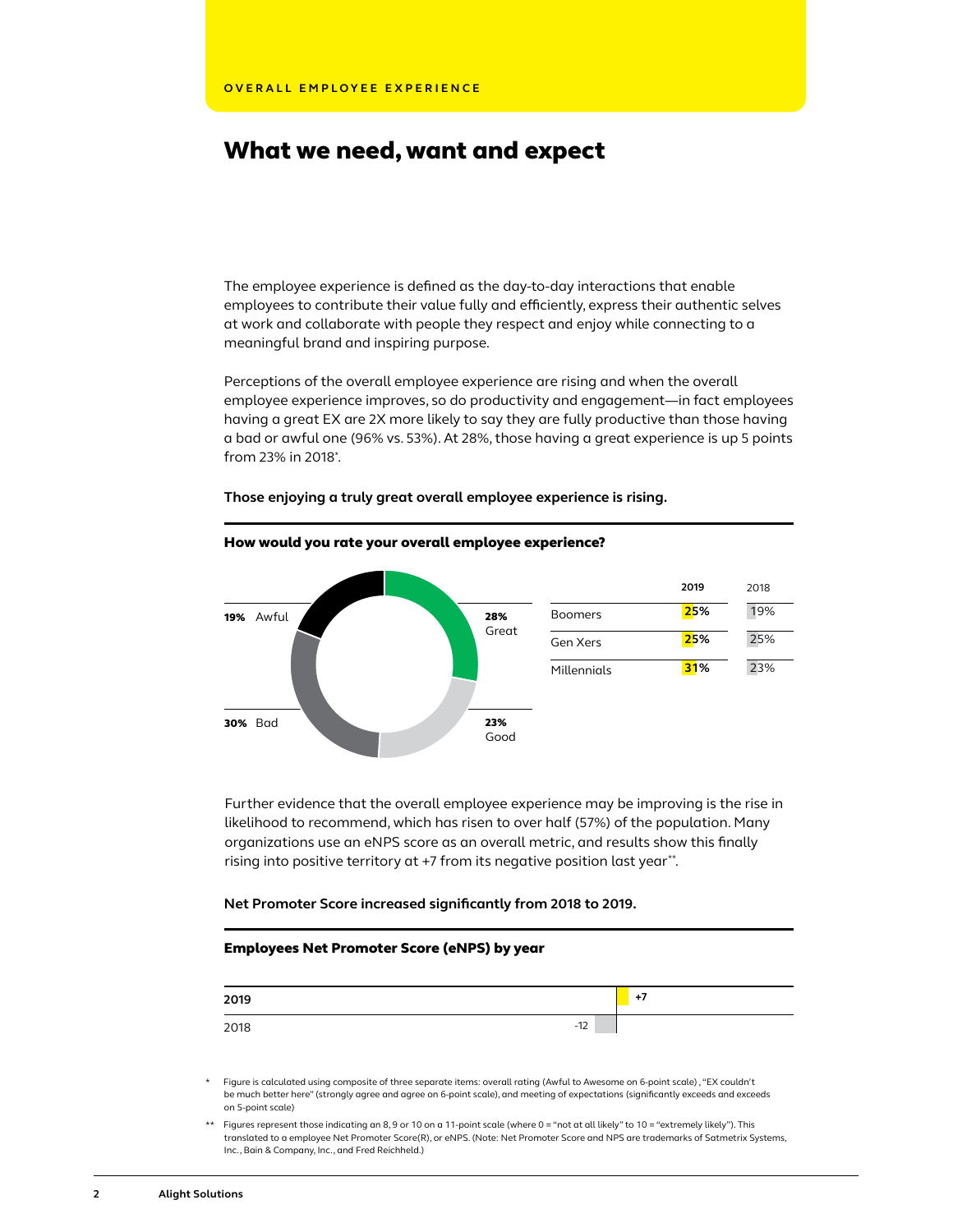### Driving the experience

There are six key drivers of the overall employee experience and we'll explore trends within each of these drivers.



### **Culture**

Culture centers mostly on the collective on how the organization's values (specifically articulated or not) are demonstrated by leaders and people, how leaders support a positive culture and create a sense of energy and excitement within the company.



### Career

Career is more focused on the individual and relates to an organization's authentic support for employee work and life goals, plentiful and variant opportunities for professional and personal development, as well as strong and demonstrated managerial support for personal success.



### Collaboration

Not surprisingly, this dimension incorporates the ease of collaborating with others and the ability to effectively share valuable information. It also points to an underlying theme about the importance of authenticity and transparency both among coworkers, as well as between the employee value proposition and the organization's external one.



### Contribution

People want to contribute value and be productive, and be recognized for that contribution. But the ability to fully contribute can often be challenged by obstacles within the workplace — mainly a perceived lack of, or effective access to, enabling and integrated tools, technology, resources or information to do their best work.



#### Connection

Any experience, be it the employee or customer, is better when it involves people with whom connections can be made, sometimes on a deep level but always honestly and respectfully.



### Cause

The overall experience is heightened by the level of passion employees feel toward the company's purpose and how well their personal values align with what they experience, see or hear as indicators of the company's values. Having pride in the products and services the company delivers is also an important part of the cause dimension.

The relative importance of these drivers remains consistent from last year—Culture, Career, Collaboration, Contribution, Connection and finally Cause. Of course the relative impact will differ by organization and by workforce segment. However, contribution—especially finding information needed to get the work done and do it well—has declined the most from the prior year, potentially signaling issues with the digital experience.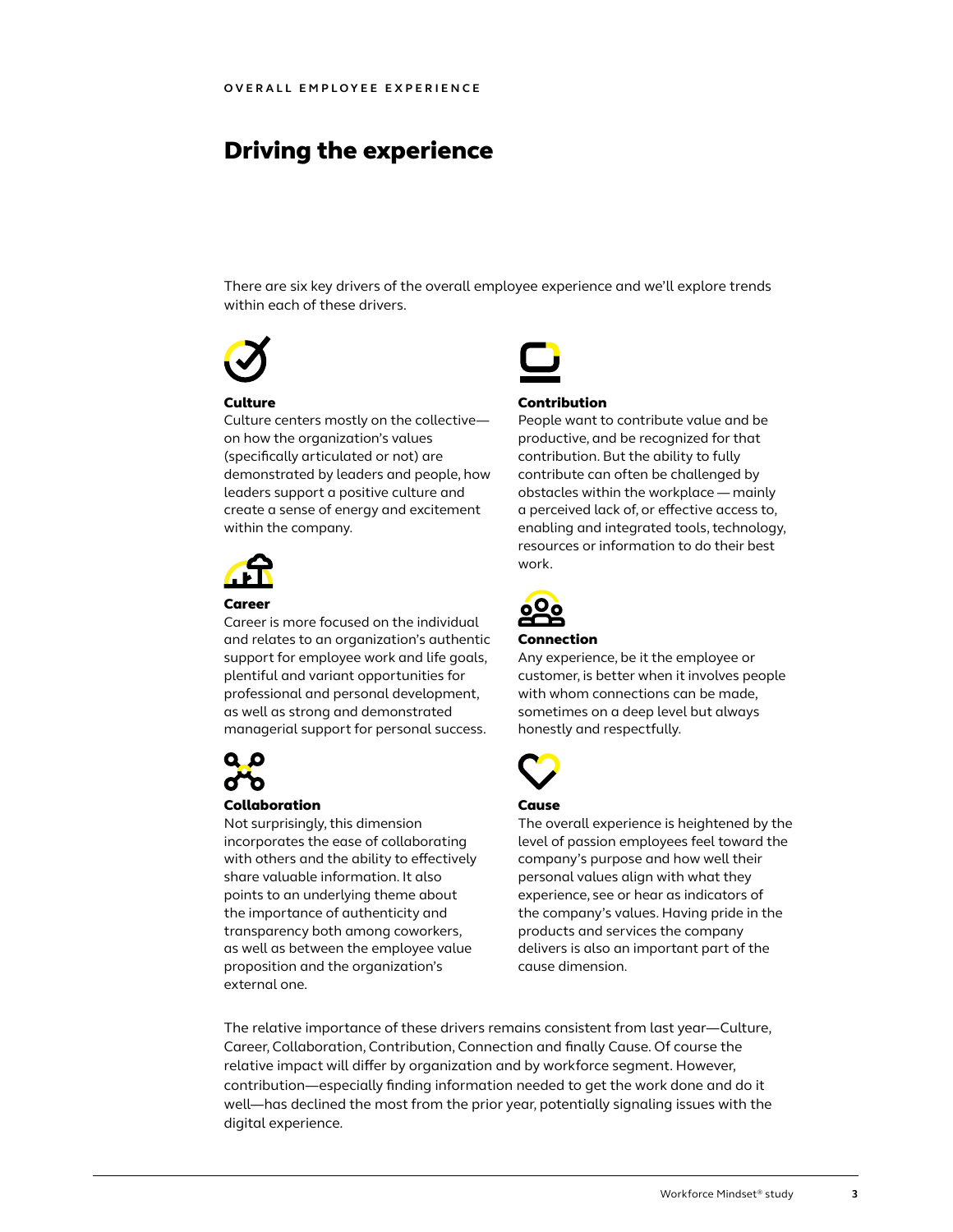### Thriving versus surviving

Earning a paycheck—a good one—is a given. Access to benefits—relevant and valuable ones—are necessary. Employees expect pay and benefits as a means to survive. But employees in today's workplace want to thrive. They're interested in staying and growing their career if the company is willing to invest in them. Here's what's needed to thrive:

- Provide the right tools, technology and resources for people to be more productive
- Give them training and development to grow and excel at work
- Encourage flexibility and balance (nearly doubled as a top desired characteristic compared to prior year—29% vs 17%)
- Build a sense of community and connection within the organization and among colleagues

Overall, employees want a more "human" experience, beyond only improvements in tech or systems.



#### Ways employers can improve the overall employee experience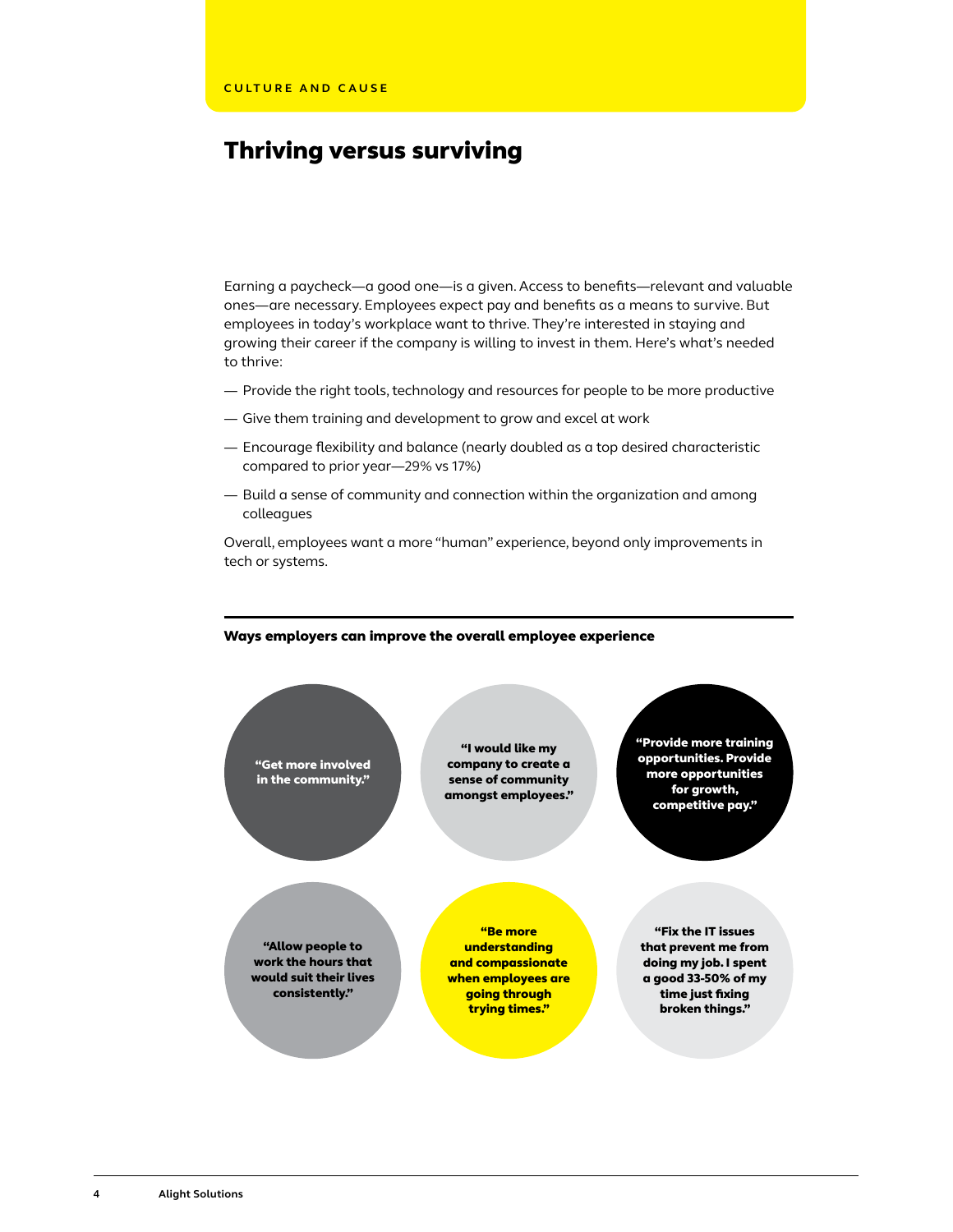### A desire for decency

The desired culture reinforces human relationship-oriented characteristics—like being accountable, ethical, trustworthy, fair and honest, all of which continue to rise to the top set. Others such as recognition-oriented, respectful, loyal and teamwork-focused have declined as top desired characteristics.

Making its debut among the top 10 this year is Financially Stable which has risen steadily over the past 5 years, potentially signaling the increased importance of security (more important to Centennials and Emerging Millennials) over uncertainty (startups and entrepreneurial endeavors favored by Established Millennials).

Most employees (57%) say that an organization being financially successful or a market leader differentiates one employer from another, rising five points from 2018.



### **What people want from their employers is shifting:**

### Notable differences across generations

- Centennials: Fair came in at #1 followed by Accountable and Creative
- Millennials: Generation most focused on Balance
- Gen Xers: Only generation with Profitable in the top 15
- Boomers: Trustworthy came in at #1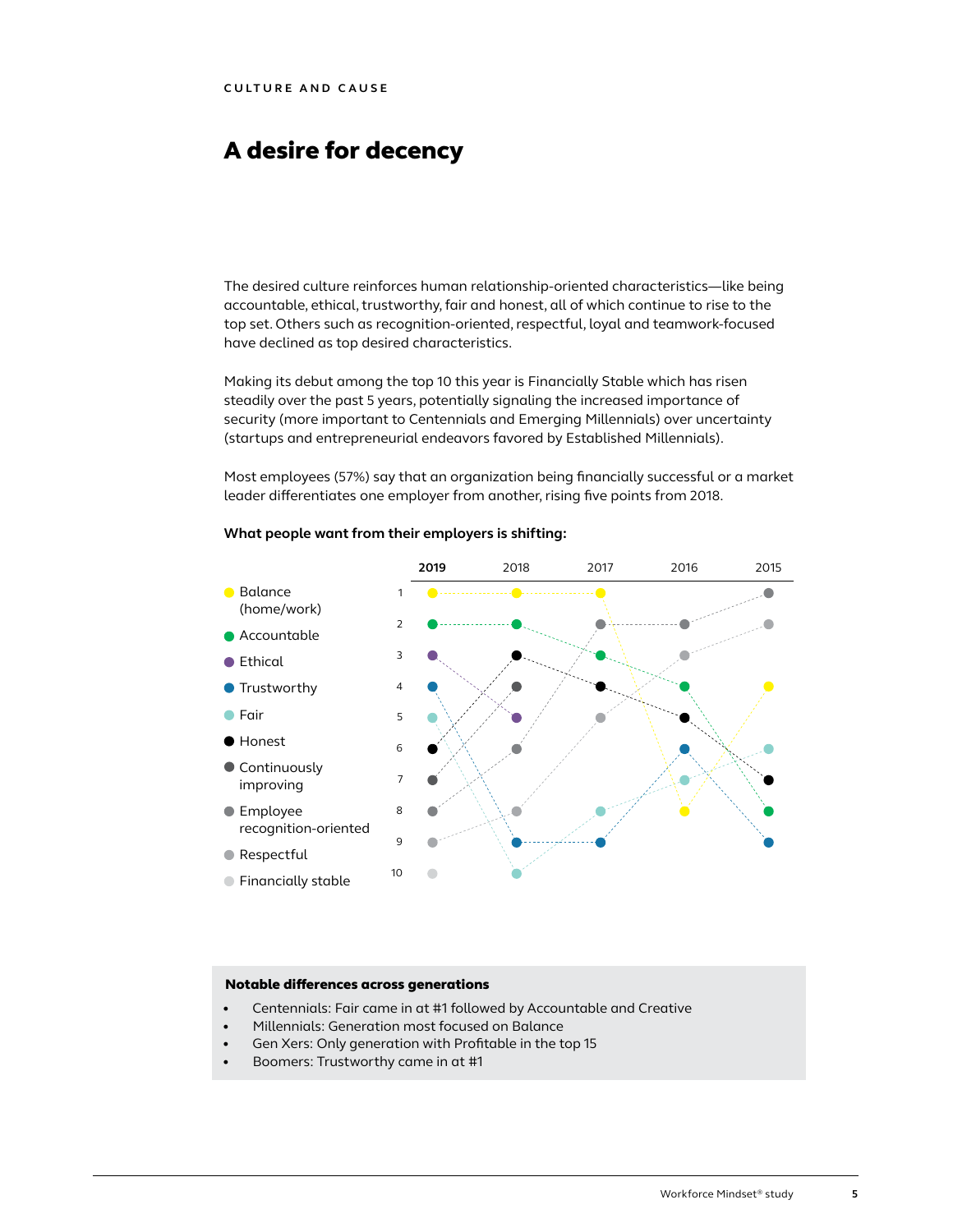### Daring to be different

Status quo only works for so long. The opportunity for differentiating your employee value proposition is better than ever, especially by taking a social stand and providing rewards, flexibility and fun in the workplace. All elements surveyed are more likely to be viewed as a potential for differentiation than in the past. Everything is fair game, and the door is open to reevaluate what makes you special and promote it effectively.

Of course, employers want to be highly recommended by their employees , who are often viewed as more credible sources by external talent than company-generated communication—and that desire is well founded with 59% of employees saying it has strong potential to differentiate.

Rising as perceived opportunities for differentiation among employers (largest increase since last year):

**+8 points** has strong leaders **+7 points** provides meaningful work

**+6 points** positive reputation with customers/clients

**+6 points** provides above average benefits **+6 points** strong fit for my values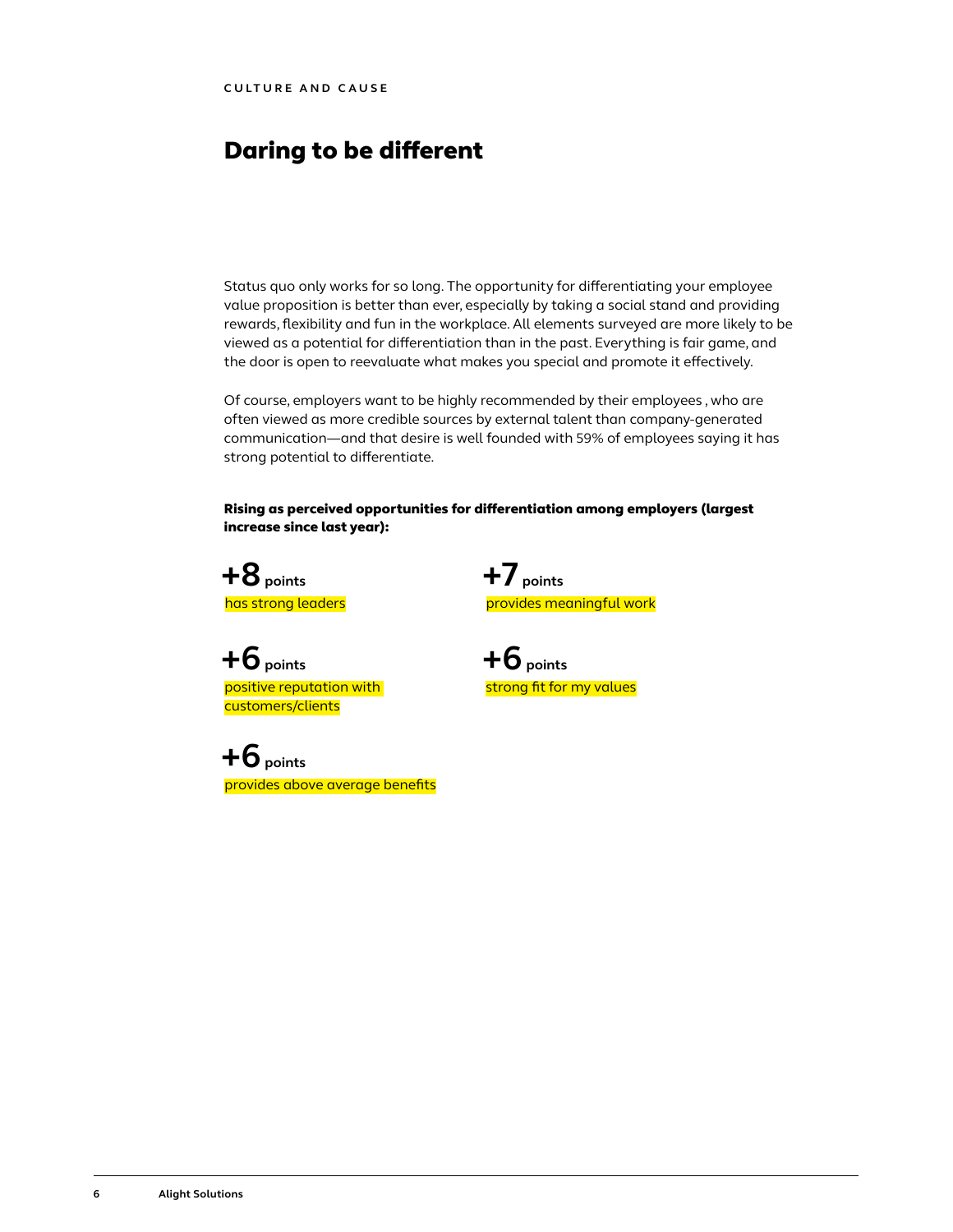**Each attribute is more likely to be considered a potential differentiator than in the past though taking a stand, better pay, benefits, fun and flexibility lead the pack. (Note: bolded attributes below have risen the most since 2016.)**

| "This really differentiates one employer from another""                       |      |      |      |      |
|-------------------------------------------------------------------------------|------|------|------|------|
|                                                                               | 2019 | 2018 | 2017 | 2016 |
| Takes a public stand on social and/or political issues                        | 65%  | n/a  | n/a  | n/a  |
| Provides better-than-average pay                                              | 64%  | 59%  | 62%  | 62%  |
| Provides better-than-average benefits                                         | 63%  | 57%  | 59%  | 61%  |
| Is a fun place to work                                                        | 63%  | 59%  | 61%  | 58%  |
| Has a flexible work environment                                               | 62%  | 59%  | 59%  | 58%  |
| Is a strong fit with my values                                                | 60%  | 54%  | 56%  | 56%  |
| Is an innovative organization                                                 | 60%  | 55%  | 56%  | 53%  |
| Is highly recommended by current employees                                    | 59%  | n/a  | n/a  | n/a  |
| Is financially successful or a market leader in areas in<br>which it competes | 58%  | 53%  | 52%  | 52%  |
| Provides stimulating work                                                     | 56%  | 55%  | 51%  | 53%  |
| Is highly purpose-driven                                                      | 55%  | 49%  | n/a  | n/a  |
| Provides valuable career and/or development<br>opportunities                  | 55%  | 51%  | 50%  | 50%  |
| Empowers employees                                                            | 55%  | 50%  | 50%  | 51%  |
| Provides meaningful work                                                      | 54%  | 47%  | 47%  | 47%  |
| Encourages appropriate balance between work and<br>personal life commitments  | 54%  | 51%  | 50%  | 51%  |
| Has a very positive reputation with customers/clients                         | 54%  | 48%  | 45%  | 47%  |
| Has strong leaders                                                            | 54%  | 46%  | 45%  | 48%  |
| Is environmentally and socially responsible                                   | 53%  | 48%  | 47%  | 48%  |
| Has strong managers                                                           | 51%  | 47%  | 45%  | 48%  |
| Recognizes strong individual achievement or<br>performance                    | 50%  | 47%  | 44%  | 48%  |
| Provides valuable work tools and resources, including<br>technology           | 49%  | 44%  | 43%  | 44%  |
| Has supportive and capable employees                                          | 48%  | 45%  | 44%  | 46%  |
| Encourages collaboration and teamwork                                         | 48%  | 43%  | 41%  | 45%  |
| Communicates effectively                                                      | 45%  | 42%  | 39%  | 41%  |

"This really differentiates one employer from another $^\star$ .. \*\*\*

\* Figures represent those citing each as more likely to differentiate rather than as an expectation of most employers on a 4-point scale.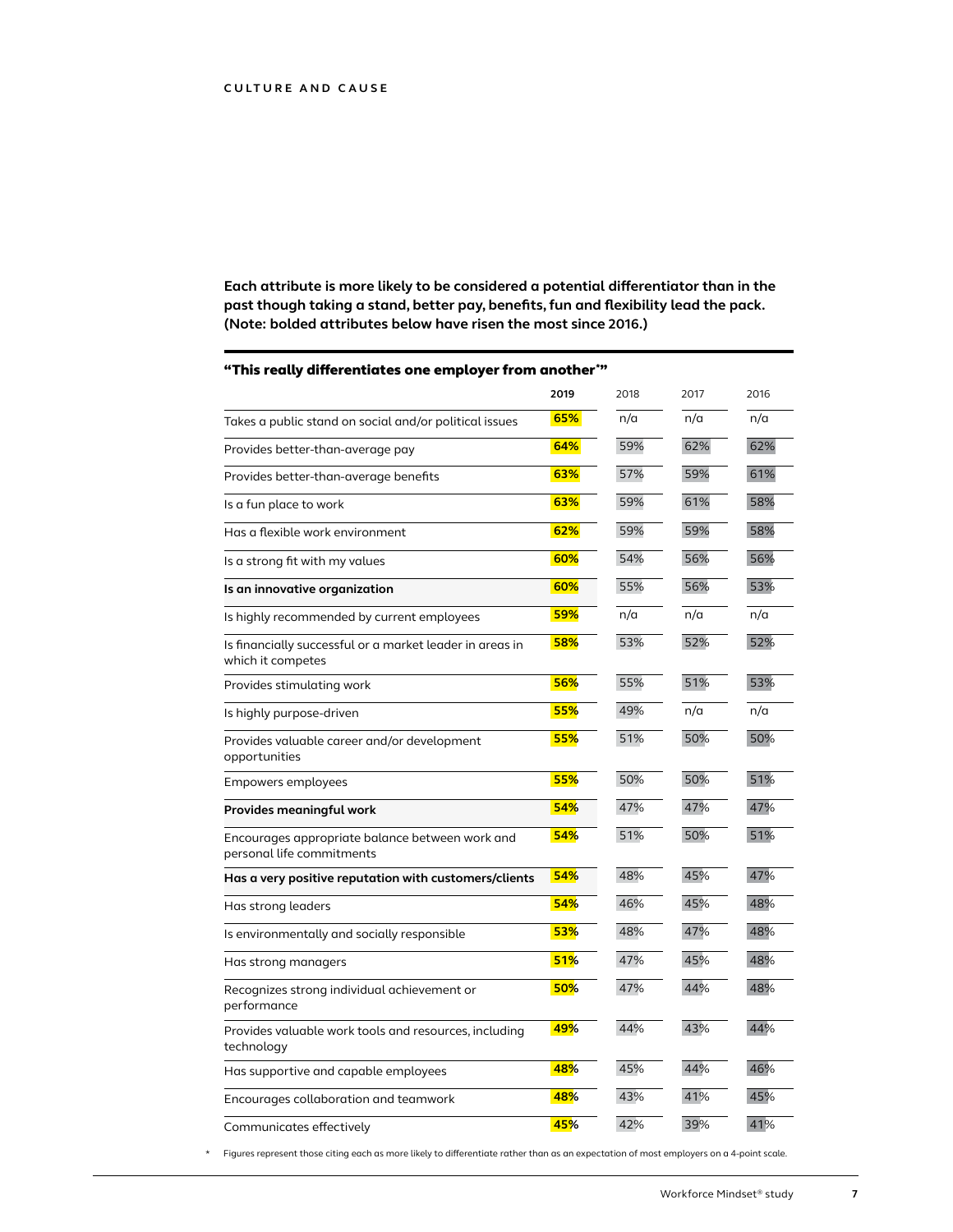## Recruiting and onboarding: Getting it right from the start

With historically low unemployment, increasing labor participation rates and higher levels of churn, new hire and onboarding experiences have become more critical. As Boomers and Matures exit the workforce, it will be more important than ever for employers to quickly engage not only their employees, but also gig, temporary and contract workers.

We asked about these particular experiences and almost half (49%) rate the overall candidate or new hire experience as awesome or great. First impressions matter. There is a clear opportunity for organizations to revisit and refine their recruiting and onboarding efforts.

Are companies starting at a deficit with their hiring processes? And what about those who ultimately do not join—how might a less than great experience impact their view as a future candidate or as a customer? It's a tough situation to overcome, meaning there is even more incentive to get these numbers up from the start.

Is your new hire and onboarding process falling short or are you killing it? What would your most recent high-performing hires say?

**While there is room for improvement, most have at least a good candidate experience.** 

**Similar to candidate experience, the new hire experience is at least good for most, but can improve.**

How would you rate your overall

experience as a new hire?

How would you rate your overall experience as a candidate trying to get a job at your company?

| Awesome | 18% |
|---------|-----|
| Great   | 31% |
| Good    | 35% |
| Okay    | 12% |
| Bad     | 2%  |
| Awful   | 2%  |

| Awesome | 16% |
|---------|-----|
| Great   | 33% |
| Good    | 27% |
| Okay    | 17% |
| Bad     | 5%  |
| Awful   | 2%  |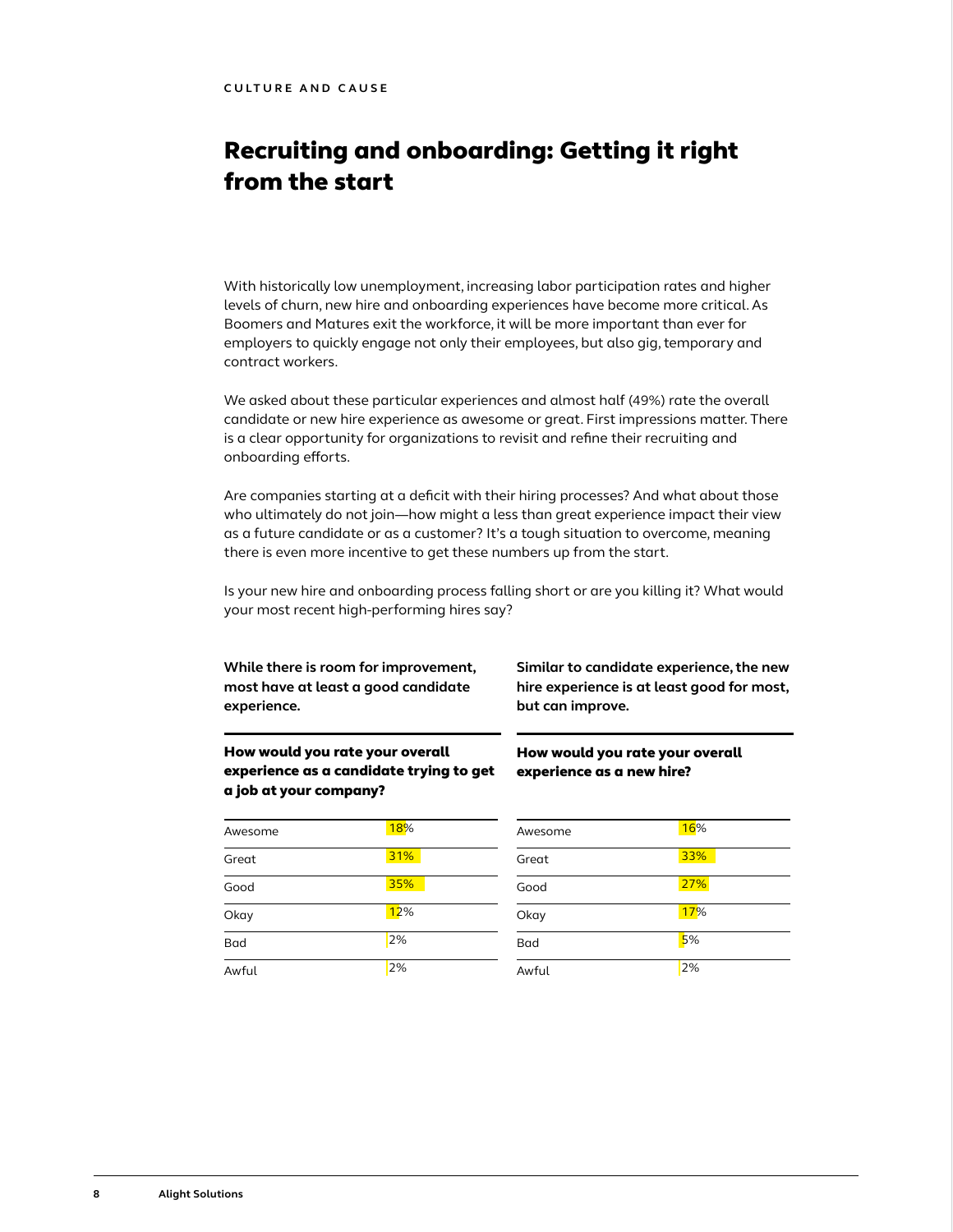### Taking a social stand

Be open. Be mindful. Take a stand. Why? It's trending as a key differentiator in the workforce. Taking a stand on social/political issues is the new #1 differentiator, being a strong fit with my values is #6 and highly purpose-driven is #10—all of these are very connected to the sense of meaning for employees.

Nearly two thirds (65%) say taking a stand on social and political issues is an opportunity to differentiate. Just over half (54%) say it's important for the company to have a broad social purpose. And 83% of those who say it's important also say they have it at their current company indicating it likely influences their choice.

How important is it to you that the company you work for has a broad social

#### **Having a broad social purpose matters to many.**



**Most say their company has a strong or moderate social purpose beyond great quality, customer service or revenue/profitability.** 

To what extent do you feel your company has a broad social purpose beyond great quality, customer service or revenue/profitability\* ?

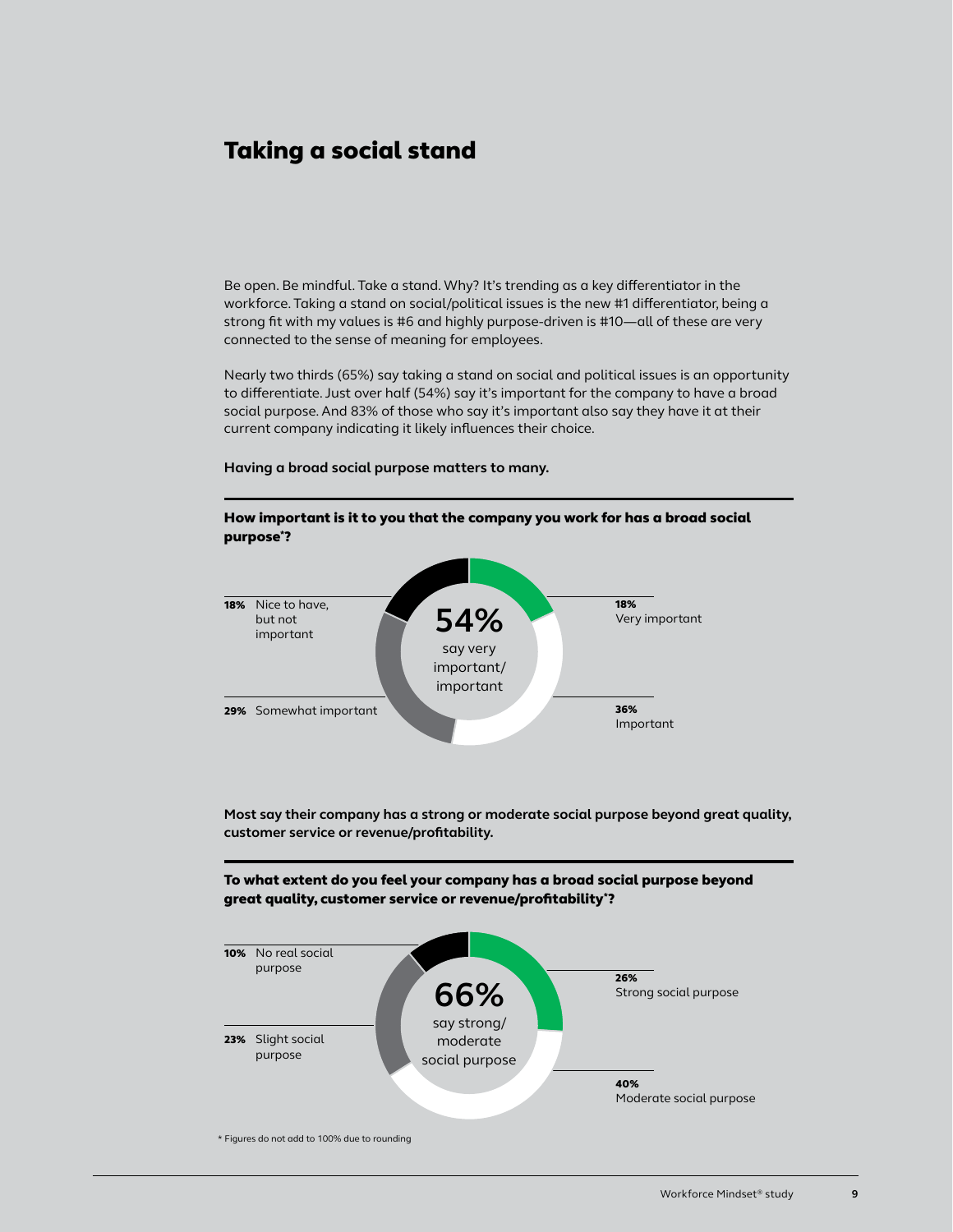### Show me the value

Employees lack a full understanding of their total rewards. And, importantly, understanding directly relates to perceived adequacy and competitiveness, so filling this gap can help employees appreciate the full value of their employers' investment. With better communication and subsequent understanding and engagement comes improved perceptions.

Unfortunately, employees' perceptions of their overall total rewards aren't getting any better and it impacts engagement and their overall employee experience.

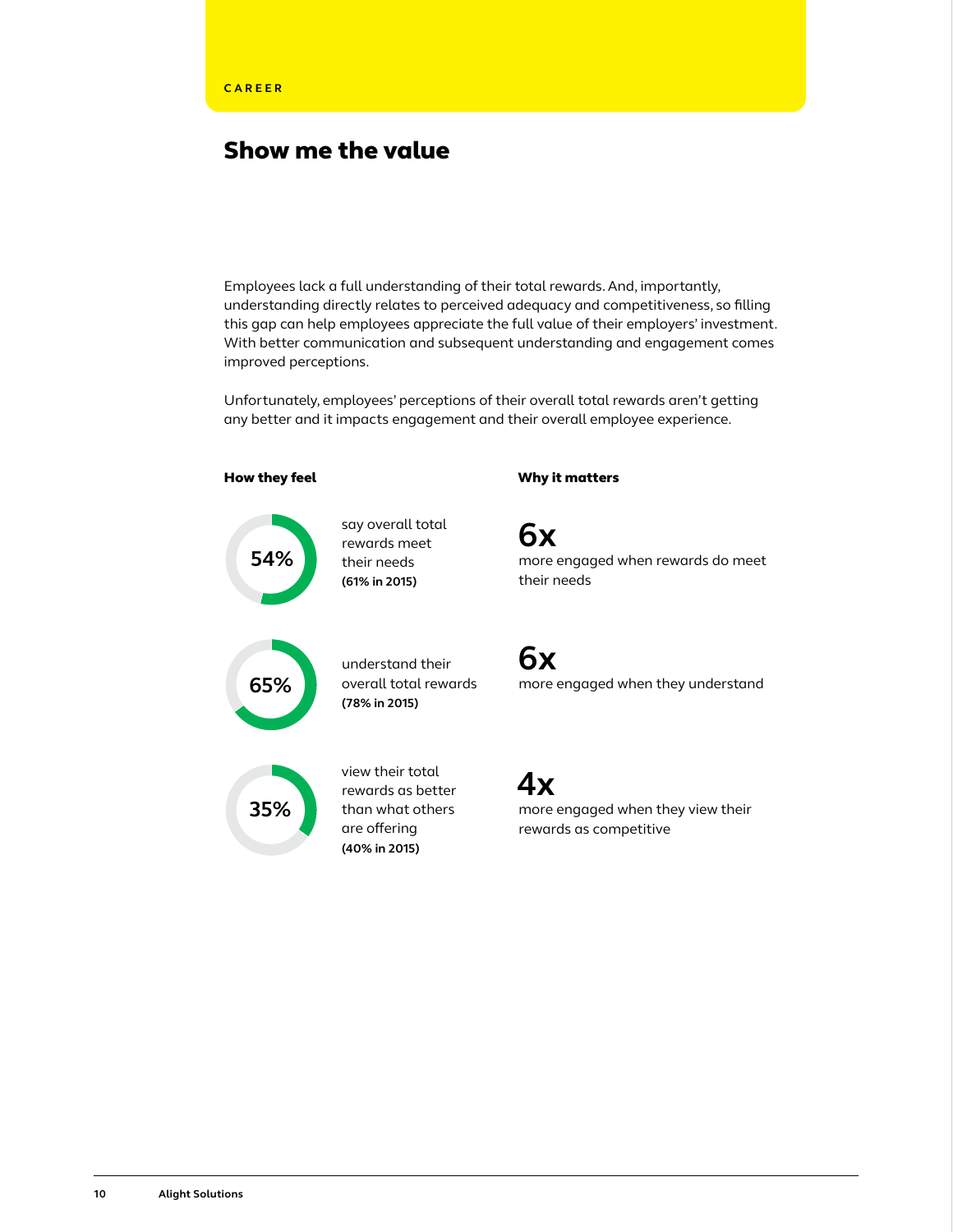### Making it real. Making it tangible.

Think of a total rewards statement as show and tell for grown-ups. It's your company's opportunity to share what they offer in a tangible way.

Employers who don't currently provide a statement should consider doing so as it drives employees' understanding, decision-making and appreciation when it comes to rewards. Plus, there is a correlation between employees' understanding of their total rewards and their overall engagement.

When a total rewards statement (online or print) is available, employees are twice as likely to be engaged and twice as likely to…

Report a good understanding of their total rewards



View total rewards as meeting their needs



View total rewards as better than others (well above/above)

Regardless of how robust the statement is, those who have access to one definitely see value and say it\* ...



\* Figures represent those citing "strongly agree," "agree" or "slightly agree" on a 6-point scale.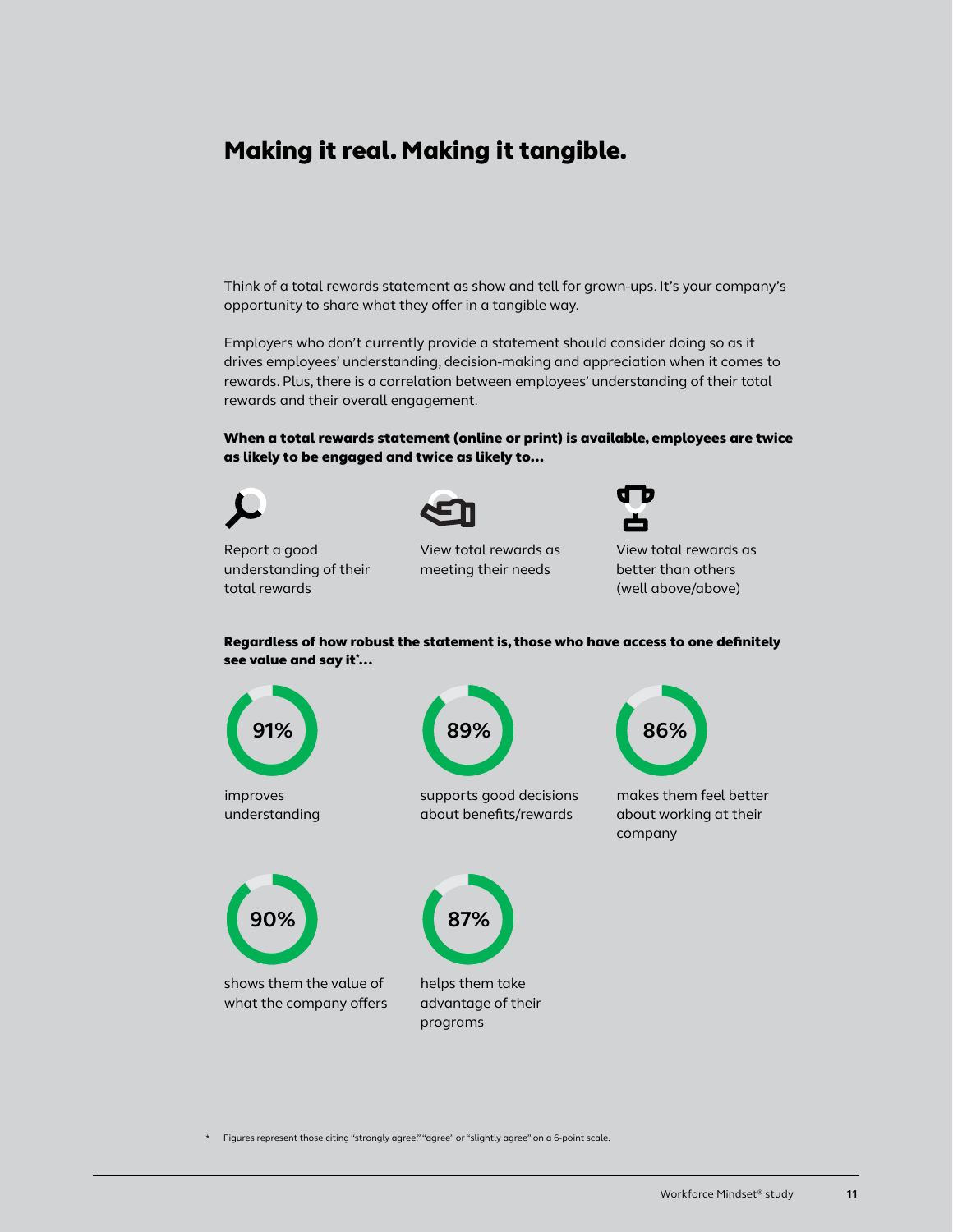### Rewards understanding

The understanding of each reward item is down by an average of nearly 5 points from 2015. The largest declines from 2015 include incentives, career/development and work/life—many of them are also the least understood. There is a significant investment being made by most employers in these spaces, but companies need to consider whether they are doing enough to increase awareness and market the value of these programs, or these investments are unlikely to make the impact employers may be expecting.

**Understanding rises ever so slightly for some rewards, but the least understood remain low and are declining.** 

|                                                          | 2019 | 2015 |
|----------------------------------------------------------|------|------|
| Base pay                                                 | 80%  | 84%  |
| Paid time off programs                                   | 80%  | 85%  |
| Dental coverage/insurance                                | 78%  | 80%  |
| Medical and prescription drug benefits                   | 76%  | 81%  |
| Vision coverage/insurance                                | 76%  | n/a  |
| Retirement savings plan(s)                               | 74%  | 79%  |
| Life and disability insurance                            | 68%  | 72%  |
| Workplace flexibility                                    | 66%  | n/a  |
| Wellness or wellbeing programs                           | 65%  | 60%  |
| Work/life programs                                       | 59%  | 64%  |
| Incentives/Bonus pay                                     | 59%  | 66%  |
| Career and personal development and training<br>programs | 56%  | 63%  |
| Long-term incentives                                     | 55%  | n/a  |
| Recognition programs                                     | 54%  | n/a  |

#### At my place of employment, I have a good understanding of...\*

\* Figures represent those citing "strongly agree" or "agree" on a 6-point scale.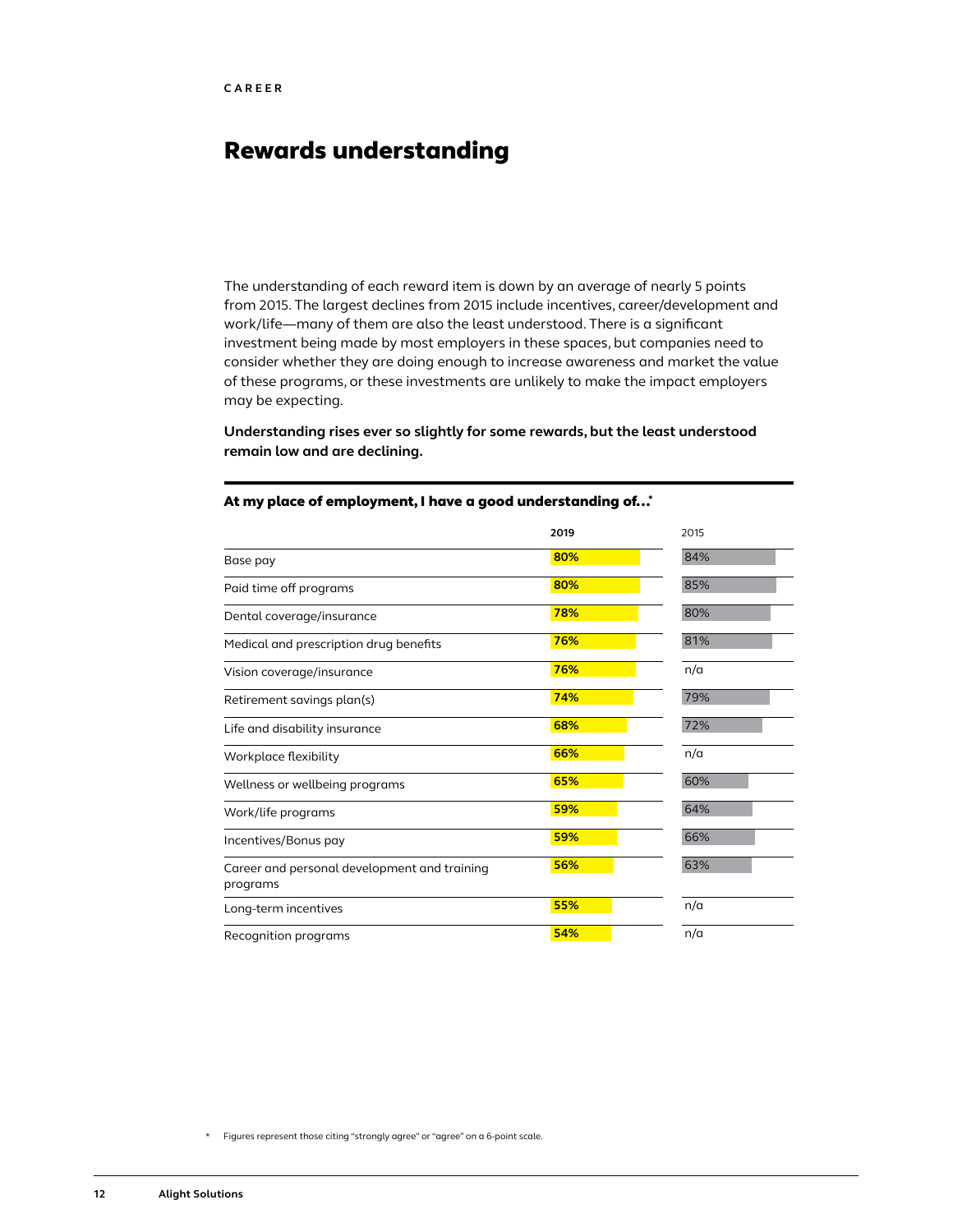## Rewards competitiveness

In terms of competitiveness, the majority don't consider their rewards to be outshining others. Similar to understanding, programs like incentives, recognition and career/ development come in lowest. There's clearly a theme that links understanding and perceived competitiveness by the employee, and should give employers added incentive to help employees recognize and appreciate these valuable rewards.

### **While most employees view rewards as at least competitive, fewer perceive them as better than others.**

|                                                          | 2019       | 2015 |
|----------------------------------------------------------|------------|------|
| Paid time off programs                                   | 41%        | 42%  |
| Workplace flexibility                                    | 37%        | 34%  |
| Retirement savings plan(s)                               | 35%        | 37%  |
| Medical and prescription drug coverage/insurance         | 35%        | 38%  |
| Base pay                                                 | 34%        | 37%  |
| Wellness or wellbeing programs                           | 32%        | n/a  |
| Vision coverage/insurance                                | 32%        | n/a  |
| Incentives/bonus pay                                     | 32%        | 36%  |
| Dental coverage/insurance                                | <b>31%</b> | 33%  |
| Work/life programs                                       | 30%        | 42%  |
| Career and personal development and training<br>programs | 28%        | 35%  |
| Long-term incentives                                     | 28%        | n/a  |
| Life and disability insurance                            | 27%        | 30%  |
| Recognition programs                                     | 26%        | n/a  |

#### Perceived competitiveness of rewards at my place of employment\*

\* Figures represent those citing "well above" or "above" on a 5-point scale.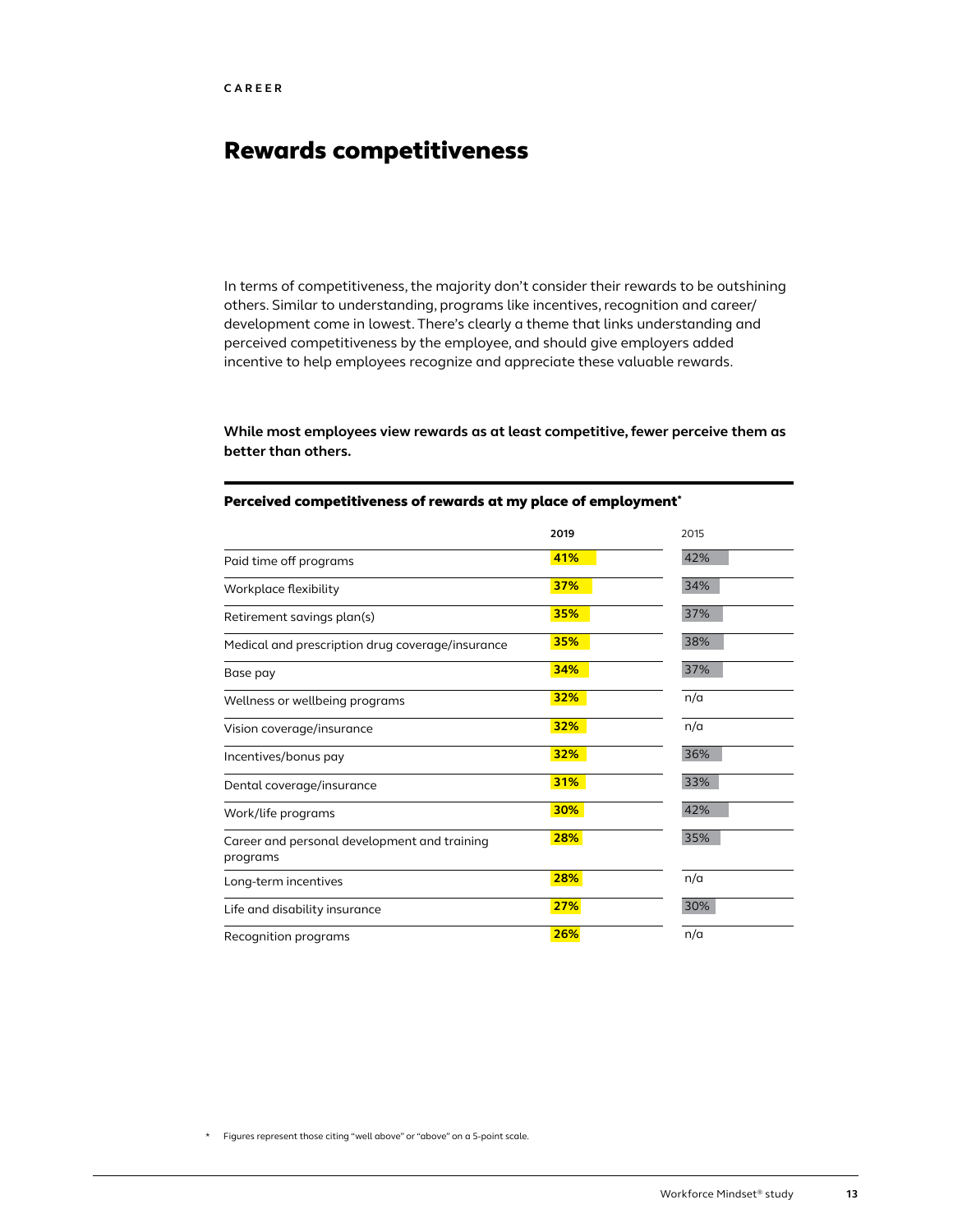### Driving productivity with technology

Finding information continues to be a real challenge for employees—in fact it is one of the biggest declines from last year among key drivers of the overall employee experience, and while technology helps, it may be failing to deliver fully on its promises. There are plenty of productivity pains, too. Bottom line—the digital workplace experience needs to be better.



Only about half of employees trust their employer will use data collected from employees appropriately and ethically (consistent across generations), but depending on content, at least two thirds of employees are at least somewhat comfortable with their employer collecting data on them.

### Comfort with sources/types of data employer may collect

("very comfortable" and "somewhat comfortable" on a 4-point scale)

| Meeting and calendar invites                                           | 83% |  |
|------------------------------------------------------------------------|-----|--|
| Who I communicate/collaborate with                                     | 78% |  |
| Sites or tools I use or visit                                          | 74% |  |
| Phone and meeting exchanges                                            | 73% |  |
| Email, IM or chat exchanges                                            | 73% |  |
| Where I go or how I move around the workplace                          | 73% |  |
| Career/job related social sites such as Linked n or other social sites | 63% |  |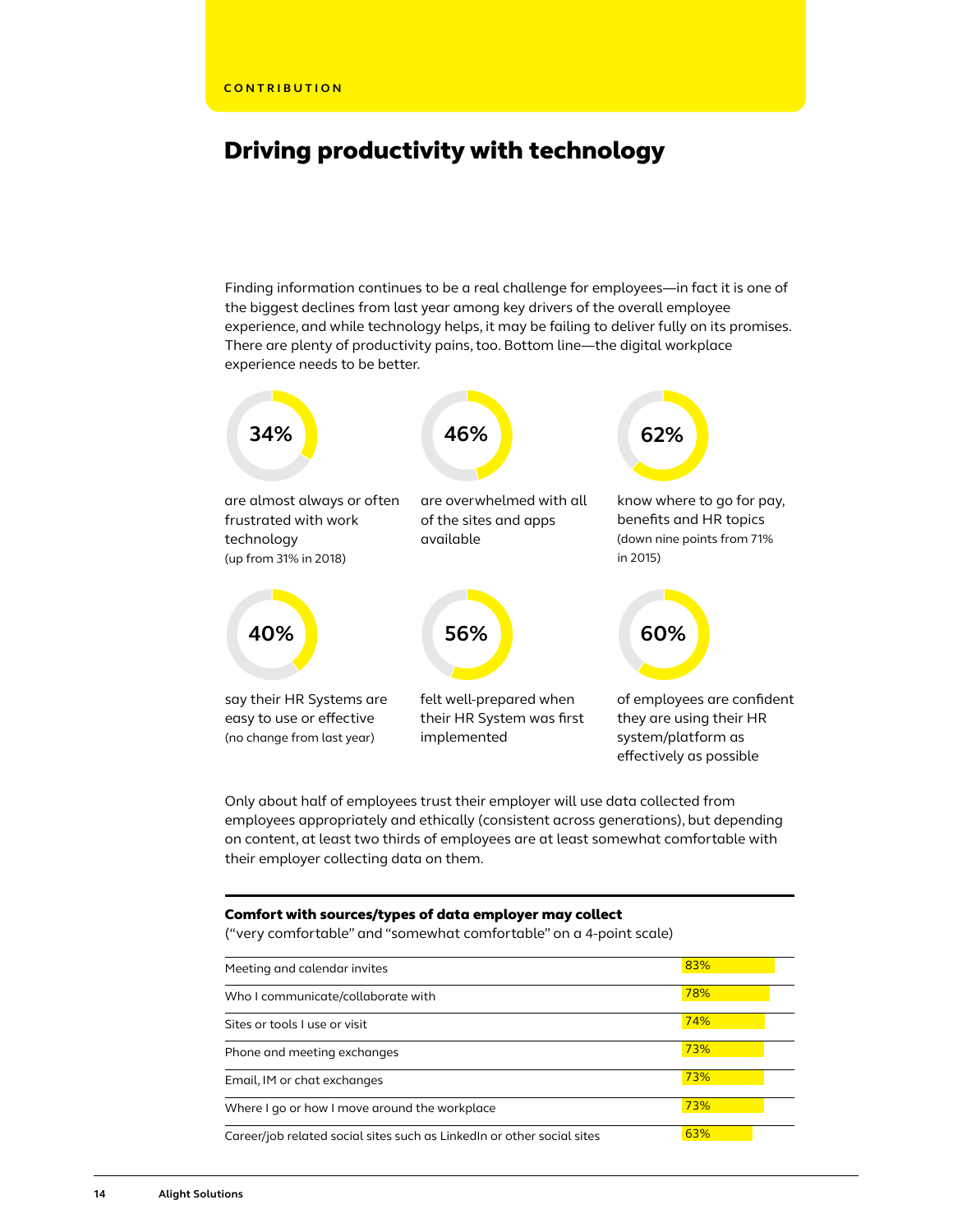## Productivity pain points

Employees feel they are productive—of course they do, right? However, when you drill down to the tools and technology they use on a daily basis that's not necessarily the case. Many employees are frustrated and overwhelmed when it comes to their company's technology.

Productivity pain points hit the bottom line over time. Employees have got to get the work done, and the digital experience needs to do better. Roughly half of employees don't have the tools they need to get their job done effectively.



#### While 72% of employees say they are able to be fully productive at work, only...

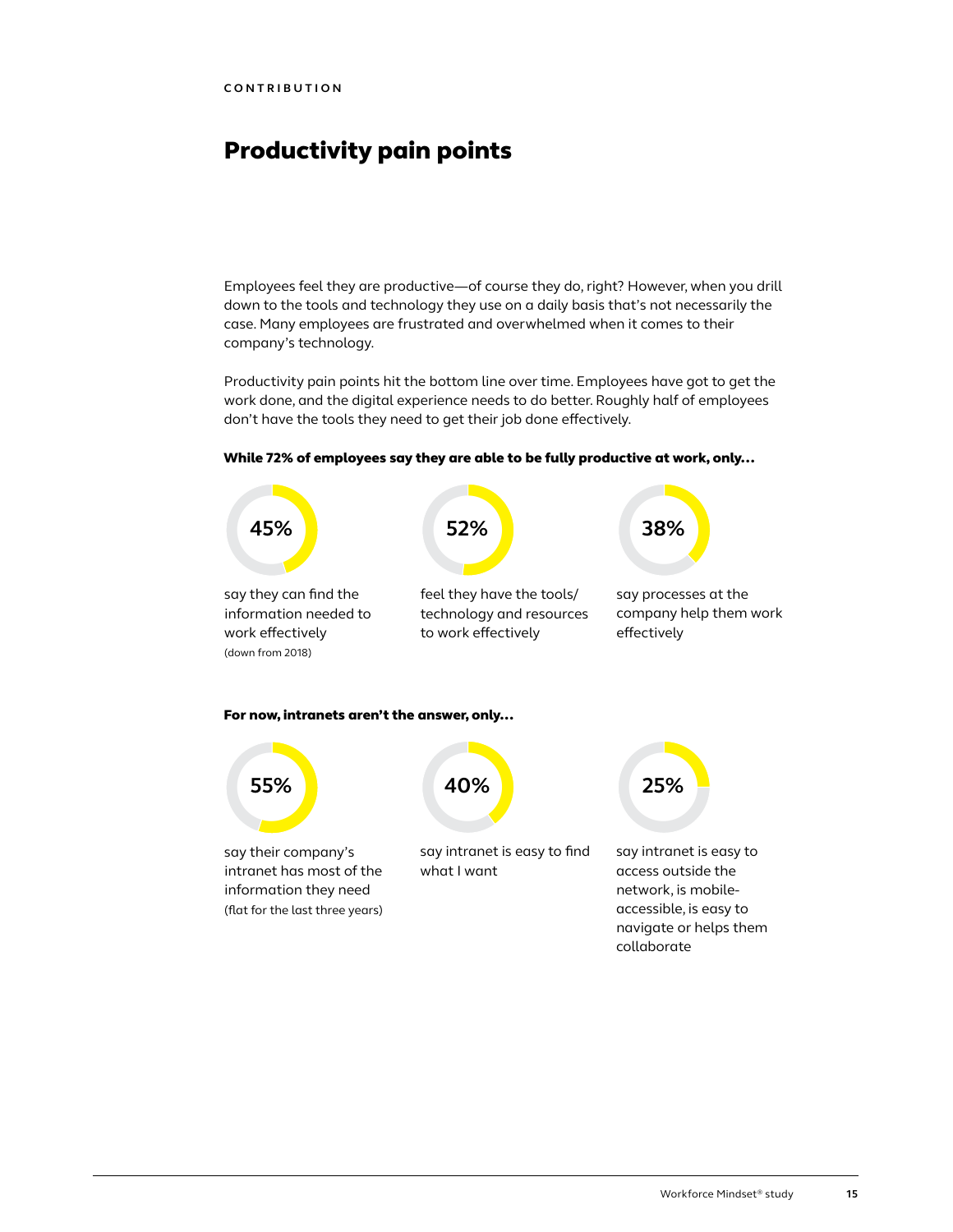### Getting better together

Effective communication is critical to effective action in any organization and is really table stakes for employees, but perceptions of communication haven't improved over the years either.

Today, **only 42%** say their company does a good job communicating with employees overall. And, **only 46%** say the communication they receive is open and honest.

Not only is effective communication a top expectation of employers (as opposed to a potential differentiator), it also has strong ties to employees' overall experience and engagement levels.

### Employees who feel their employer is open and honest are...



feel connected to the purpose or mission of their company

say leaders demonstrate company values and encourage a positive culture

feel like they belong at

their company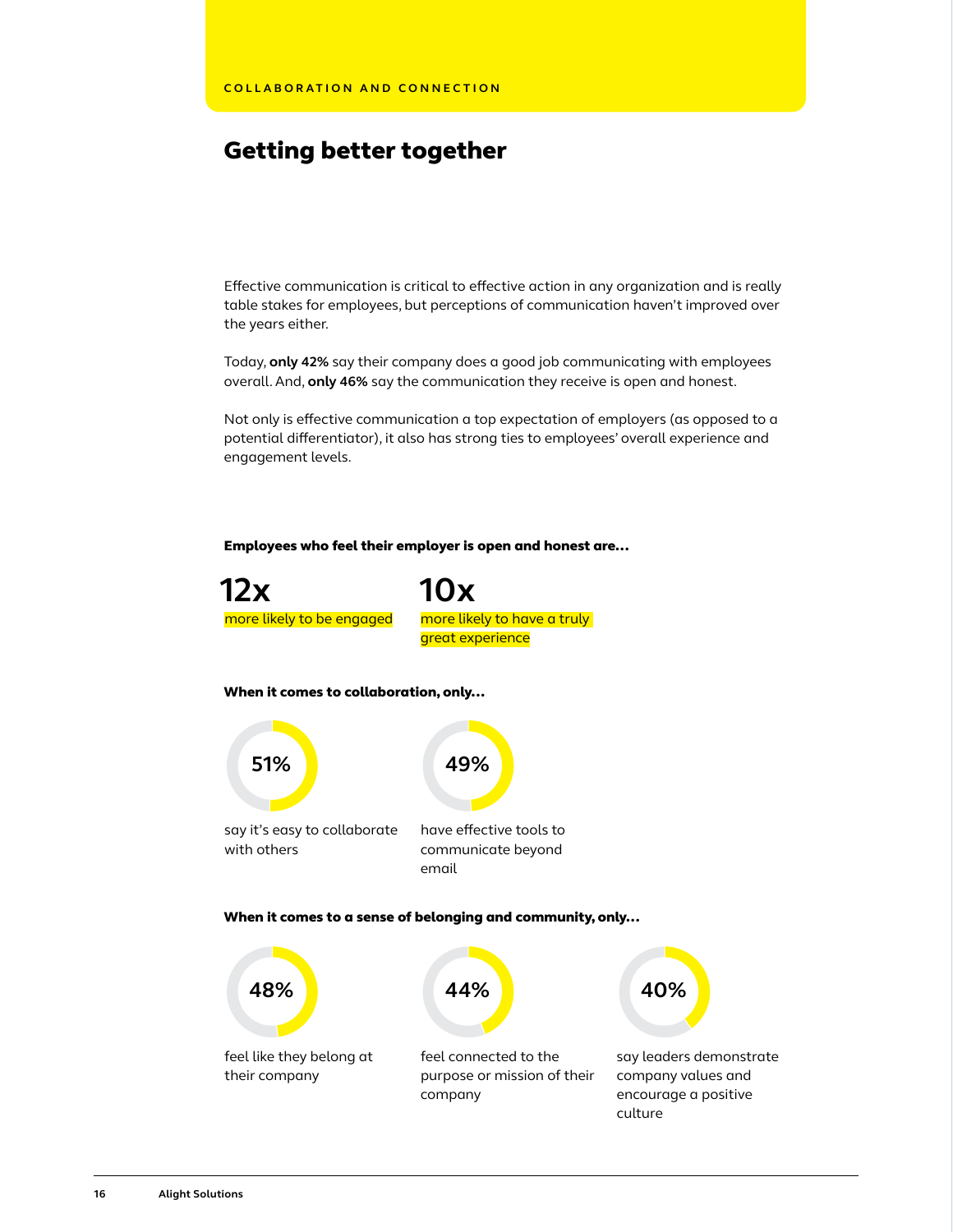### Nature of work is shifting

Achieving appropriate balance through flexibility continues to be highly sought after and valued by employees. There's a rising desire to integrate activity-based workplace design with the increase in virtual work, as well as adding gig workers and digital workers (bots) to the traditional set of employees. The agility of talent management and work roles or styles will be important considerations for employers dealing with the future of work.

Getting the balance right between providing flexibility/virtual work and encouraging community/connection is the key to success for providing a great employee experience and promoting high productivity. And the right balance often differs by age group and other factors, so listening to employees and testing ideas is important to getting it right.



Employees recognize the use of digital workers has and will become a more significant part of the employee experience, but opinions are mixed as to how this may play out. Understanding where your population might be on this will be important in your change management and overall employee experience design.

### In the future, I believe digital workers will...\*

| Materially reduce the number of employees at my company                                                                                         | 33% |
|-------------------------------------------------------------------------------------------------------------------------------------------------|-----|
| Perform some activities that exist today and my company will retrain<br>employees or redesign roles                                             | 29% |
| Help me focus further on activities that provide the most value to the<br>company and thereby improve opportunities for rewards and recognition | 25% |
| Help me do my job better                                                                                                                        | 24% |

Figures represent those indicating Strongly Agree or Agree on a 6-point scale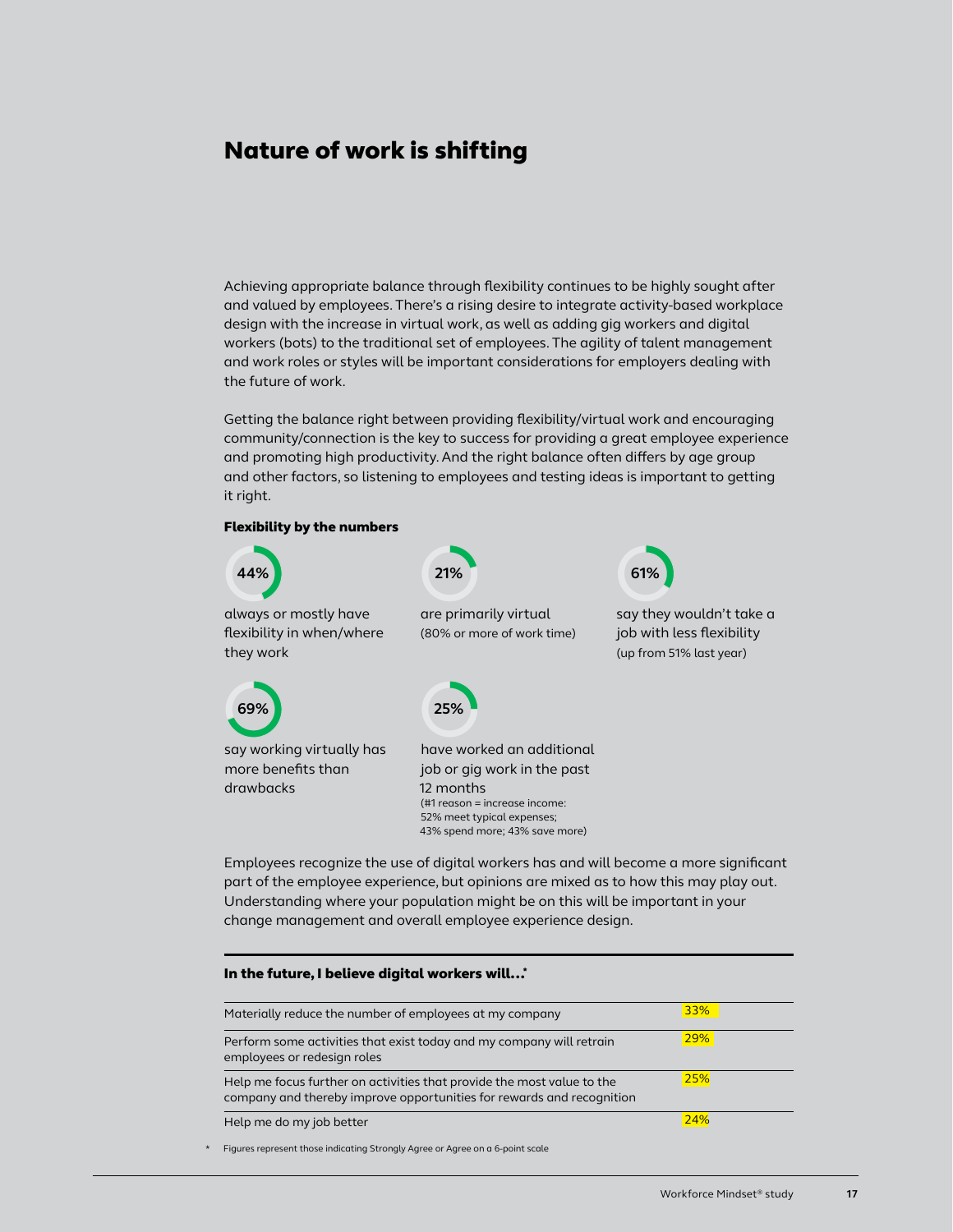### Take the employee experience to the next level

A great overall employee experience is critical in attracting, retaining and engaging your employees. At the heart of that experience is a relationship—between you and your employees—one that is authentic and rewarding. Take that partnership to the next level.

Here are five things that will enable you along the path.

#### 1. Facilitate and promote strong alignment

Your organization's value proposition and purpose may be more important now than ever, it is certainly more visible and accessible to stakeholders looking for potential conflicts in behavior or policy. It requires great companies to align all experiences to the overall brand and promote that alignment in a clear and compelling voice. When's the last time you looked at your value proposition? Does it accurately reflect your company and its goals for today, tomorrow and beyond? Take time to revisit, revise and reconnect that purpose so your current and future employees can truly assess, embrace and live it.



#### 2. Build trusted relationships

The overall employee experience is driven by both connection and collaboration with coworkers, leaders, contingent workers and business partners. How's the current dynamic going at your company? Do your employees feel a sense of community and belonging? Do they trust the company's actions and motives from both a business and people perspective? Create an environment with frictionless collaboration and connection to different stakeholders and easy-to-use processes—so that trust can be enhanced, and productivity and innovation improved.



#### 3. Provide effective programs and tools

From benefits and rewards to performance and communication—a comprehensive, wellbeing-oriented and productivity-enabling set of programs and tools provide the foundation of a great overall experience as well as the opportunity to truly differentiate and reinforce what makes you special. Do your employees understand and value their benefits and rewards? Do your employees use the tools they have available? Take a pulse of what your employees think, commit to making improvements and then keep iterating with employees in mind.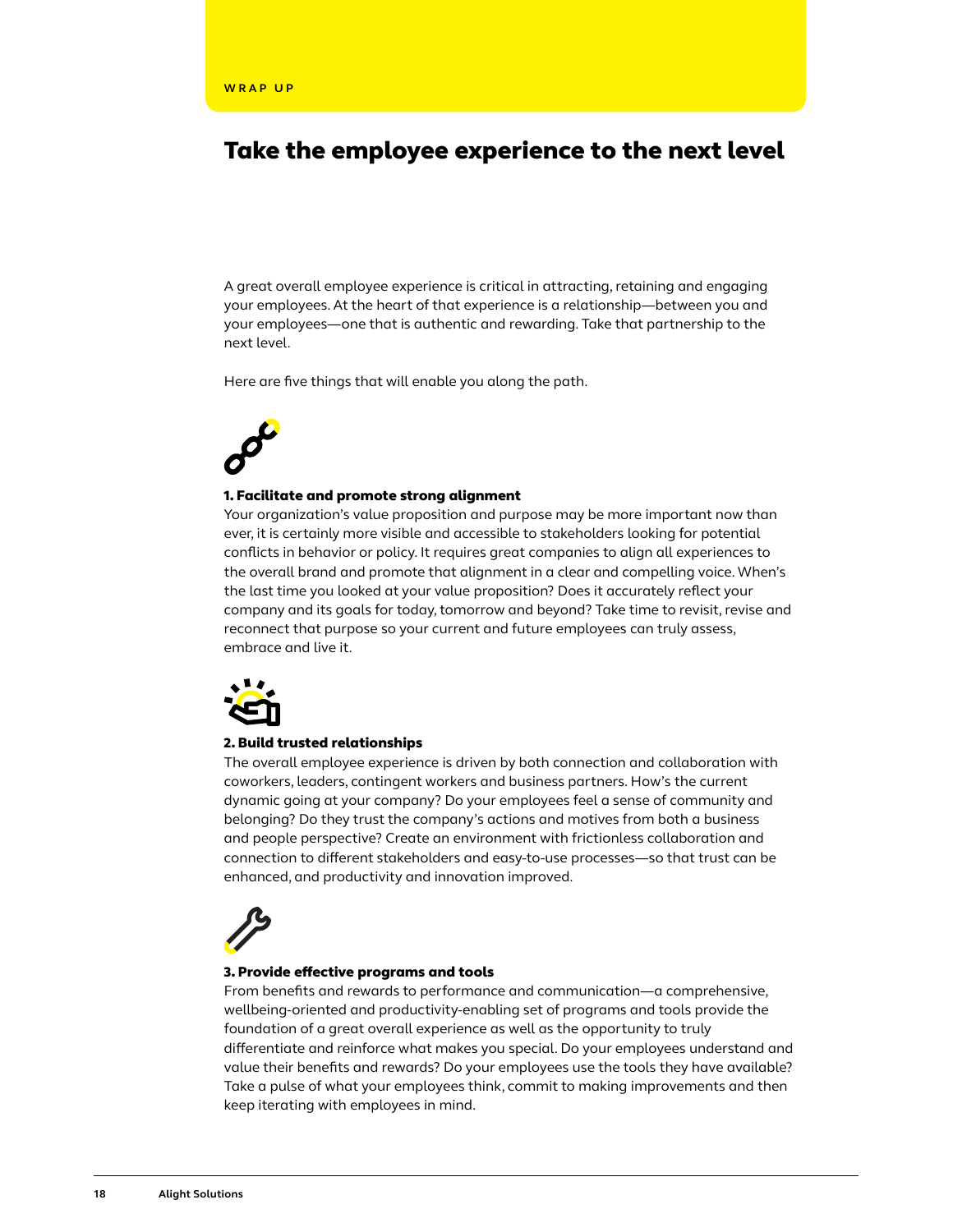

### 4. Bring what matters when it matters most

Be it wellbeing programs, benefits, work-related information, recognition or access to technology and tools, find ways to bring them forth at the time of need by leveraging hyper-personalization, preferences, analytics and insights. How does your organization incorporate personalization and predictions? When and how do you communicate to employees to enable them to easily take advantage of opportunities? By anticipating and responding effectively at point of need, the perceived relevance and, therefore the related value, rise and people recognize the great experience for what it produces for themselves, their coworkers and their customers.

#### 5. Be agile and stay human

It is becoming clear with the integration of digital workers and evolving technology that the future of work will be quite different than it is today. Flexibility in how, when and where workers contribute will be necessary and critical to drive high performance. Is your company reimagining its workforce, workplace and the processes to get the work done efficiently and effectively? While employees recognize the changing landscape, they also seek human connection, community and a desire for those foundational values of balance, ethics, trust and honesty. It will be in the balance of these forces that companies will be measured as truly great. How can you harmonize a virtual and physical workplace experience? How can you incorporate human connection and community into employee experiences—even digital ones?

### Success starts with a few simple steps

While making a truly great overall employee experience a reality can seem daunting, it takes a few solid first steps to begin to make progress. First, get clarity and agreement on your current state and what the desired experience should be. Second, find a starting point for alignment, design and experimentation. It may be a significant current pain point in the journey. It may be a current growth area for the business. It may be a critical segment of the population. The point is…get started and don't get discouraged. Real change takes time to make a full impact, but it will be worth it to your people and your organization.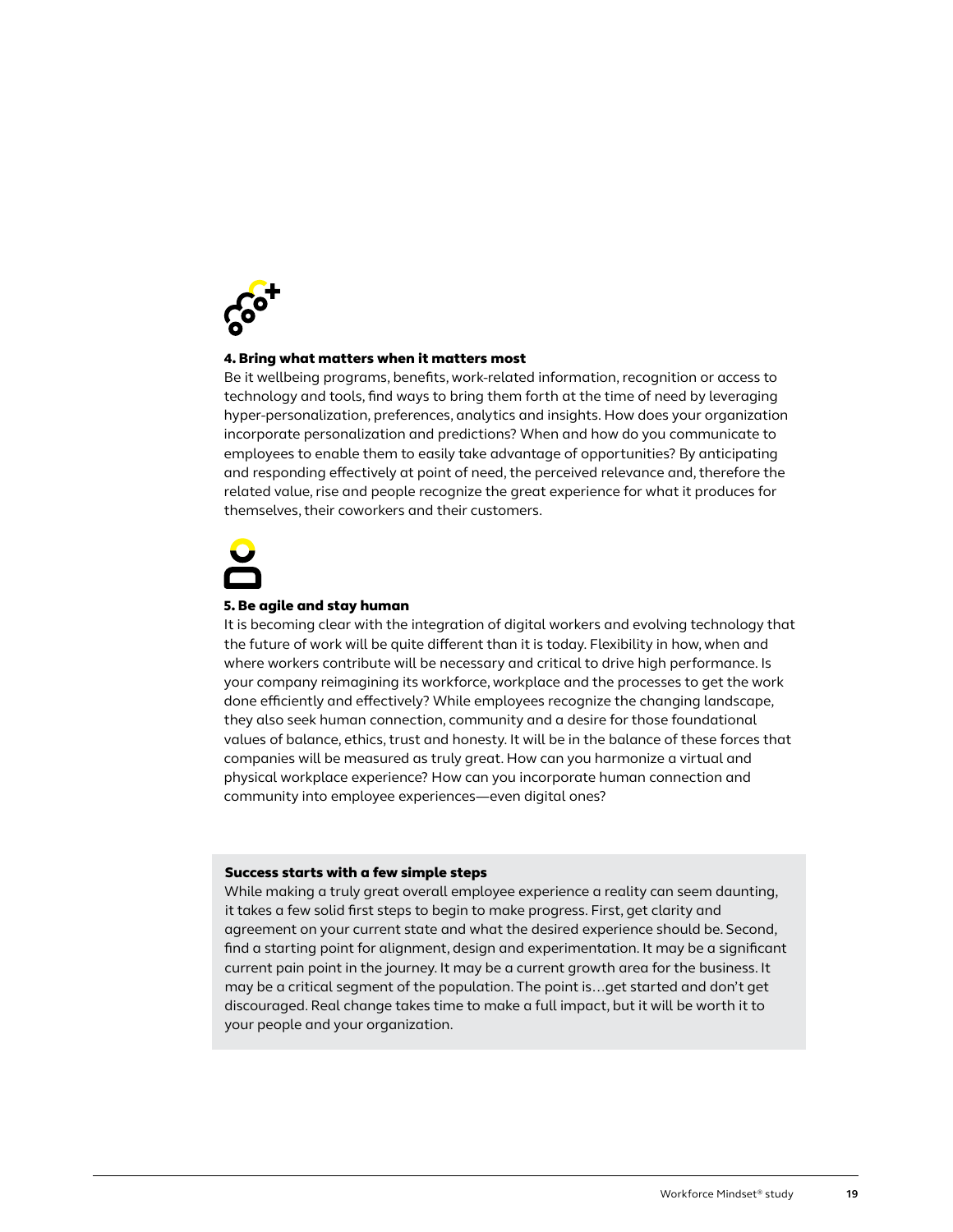# Respondent information

| Gender                                   |            |                                                |
|------------------------------------------|------------|------------------------------------------------|
| Females                                  | 50%        | 2,503                                          |
| Males                                    | 50%        | respondents employed<br>full-time or part-time |
| Generation                               |            |                                                |
| Centennials                              | 3%         | Employed at a company                          |
| Millennials                              | 48%        | with at least 1,000 U.S.                       |
| Emerging Millennials (born 1988-1996)    | 17%        | based employees                                |
| Established Millennials (born 1979–1987) | 31%        |                                                |
| Gen Xers                                 | 24%        |                                                |
| <b>Boomers</b>                           | 25%        |                                                |
| Company size                             |            |                                                |
| 1,000–4,999                              | 35%        |                                                |
| 5,000-14,999                             | 28%        |                                                |
| $15,000+$                                | 37%        |                                                |
| Tenure                                   |            |                                                |
| Less than 1 year                         | 11%        |                                                |
| 1-2 years                                | 11%        |                                                |
| 2-5 years                                | 27%        |                                                |
| 6-9 years                                | 17%        |                                                |
| $10-19$ years                            | 23%        |                                                |
| 20 or more years                         | 12%        |                                                |
| Industry                                 |            |                                                |
| Business services and construction       | 9%         |                                                |
| Financial services and insurance         | 10%        |                                                |
| Healthcare                               | <b>18%</b> |                                                |
| Manufacturing and energy                 | 15%        |                                                |
| Media, entertainment and leisure         | 5%         |                                                |
| Public sector                            | 10%        |                                                |
| Retail and wholesale trade               | <b>19%</b> |                                                |
| Technology                               | 9%         |                                                |
| Utilities and telecommunications         | 5%         |                                                |
| Household income                         |            |                                                |
| $<$ \$35,000                             | 11%        |                                                |
| \$35,000-\$64,999                        | 21%        |                                                |
| \$65,000-\$99,999                        | <b>23%</b> |                                                |
| \$100,000 or more                        | 17%        |                                                |

a company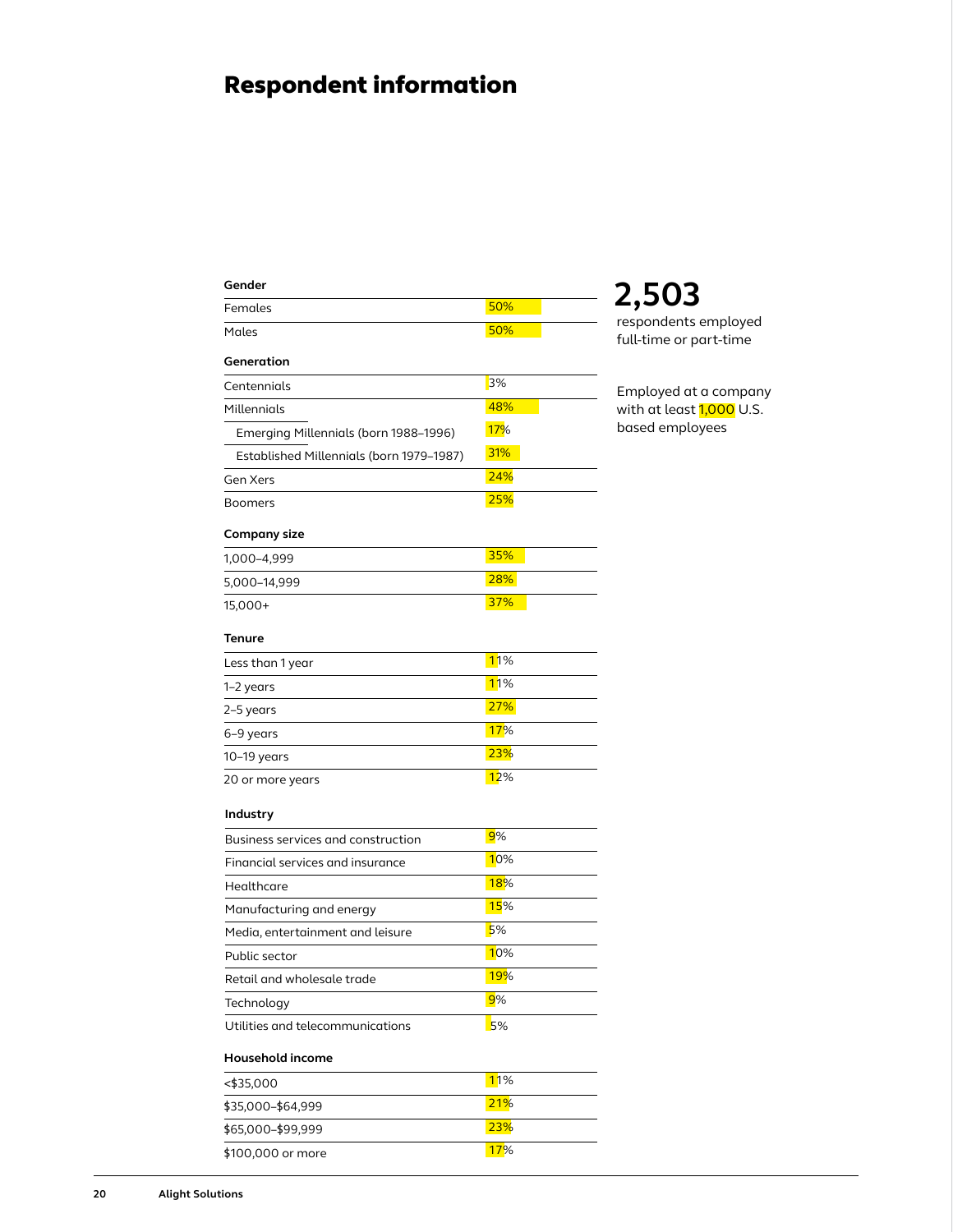### **Contacts**

We at Alight Solutions are grateful to have the opportunity to bring you insights into the employee experience for the fifth year. Feel free to contact us if you would like to discuss any aspect of the research or to help you design your own fulfilling and inspiring experiences.

### **Ray Baumruk**

Vice President, Consumer Experience ray.baumruk@alight.com

### **Laine Thomas Conway**

Vice President, Consumer Experience laine.thomas@alight.com

#### **Christin Devcich**

Senior Consultant, Consumer Experience christin.devcich@alight.com

### **Leann Harris**

Senior Consultant, Consumer Experience leann.harris@alight.com

### **Claudia Osegueda**

Communication Consultant, Consumer Experience claudia.osegueda@alight.com

We gratefully acknowledge the valuable contributions of many other colleagues at Alight as well as our partners at Kantar, including Heather Granger and Justin Laborde, in making this report possible.

The information contained herein and the statements expressed are of a general nature and are not intended to address the circumstances of any particular individual or entity. Although we endeavor to provide accurate and timely information and use sources we consider reliable, there can be no guarantee that such information is accurate as of the date it is received or that it will continue to be accurate in the future. No one should act on such information without appropriate professional advice after a thorough examination of the particular situation.